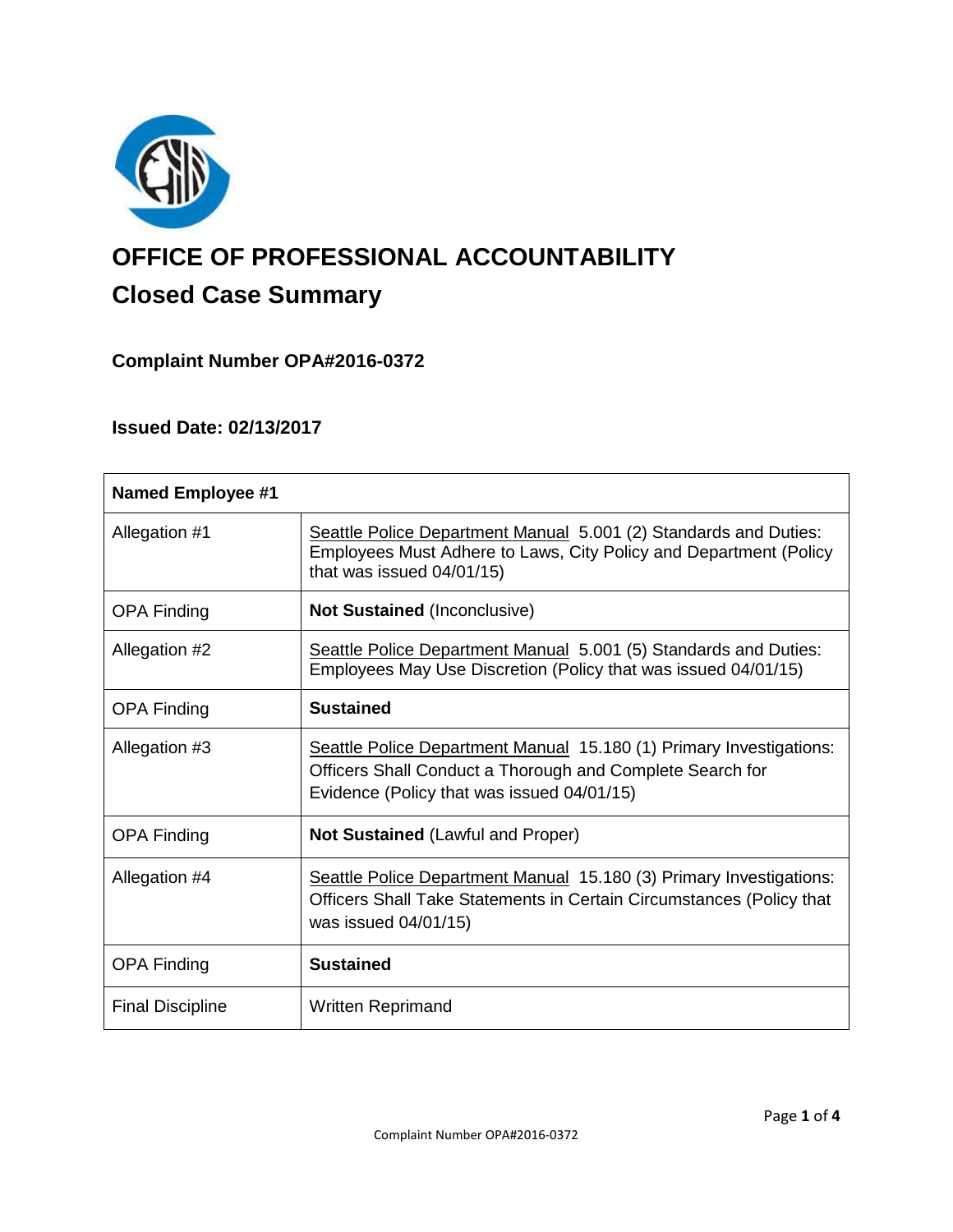## **INCIDENT SYNOPSIS**

The Named Employee responded to a domestic disturbance where both parties claimed they had been assaulted.

## **COMPLAINT**

The complainant, a supervisor within the Department, alleged that the Named Employee did not make an arrest in a domestic violence investigation that mandated an arrest and failed to properly investigate the allegations.

## **INVESTIGATION**

The OPA investigation included the following actions:

- 1. Review of the complaint memo
- 2. Review of In-Car Video (ICV)
- 3. Search for and review of all relevant records and other evidence
- 4. Interviews of SPD employees

## **ANALYSIS AND CONCLUSION**

The complainant alleged that the Named Employee failed to comply with the requirements of RCW 10.31.100 Arrest without Warrant. In particular, this statute requires police officers to arrest and take into custody any person 16 or older who the police officer has probable cause to believe has committed an act of domestic assault within the previous four hours. The preponderance of the evidence from this investigation showed that the Named Employee did not sufficiently investigate the conflicting allegations of the two involved parties to determine whether or not probable cause to arrest was present. For this reason, the OPA Director was unable to determine if the Named Employee failed to comply with the requirements of the statute.

The complainant alleged that the Named Employee displayed poor judgment in his decision not to conduct further investigation to resolve the conflicts between the statements made by the two parties to the disturbance. The preponderance of the evidence from this investigation showed that the Named Employee made no attempt to resolve the conflicting accounts of the two parties. He did not question or confront either party regarding these conflicts. This was particularly important because each statement, if true, was either an accusation or admission of domestic assault. Both the RCW and SPD Policy & Training make it clear police officers have an obligation to seriously and thoroughly investigate reports of domestic violence to determine the primary aggressor and make an arrest if probable cause exists. The Named Employee told OPA he saw the situation in this incident as one where the two parties just needed the police to stand by and assure the peace while the female removed her property from the residence. The Named Employee also said, "they [the two parties] were trying to one-up each other as far as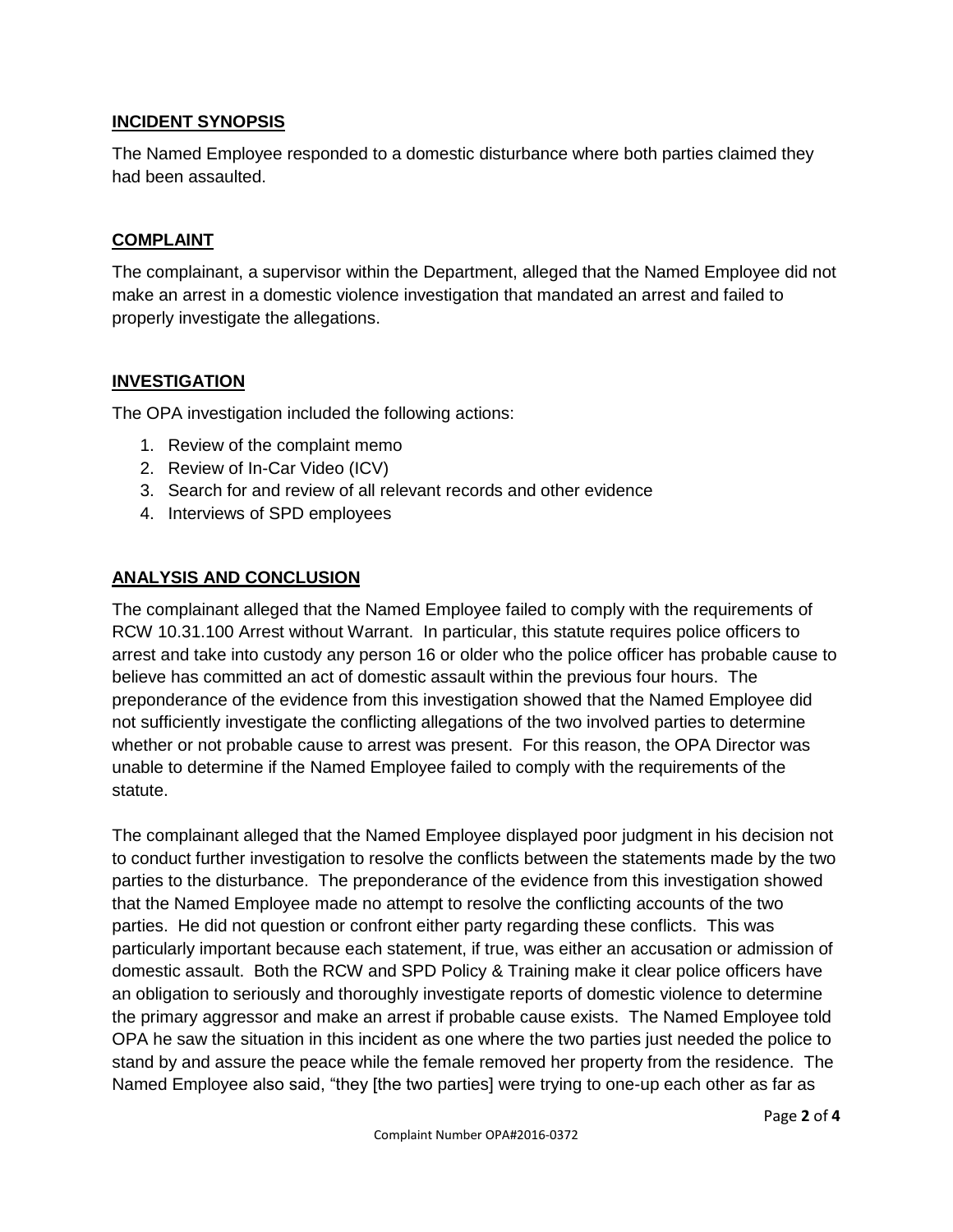who was the aggressor." The Named Employee admitted to OPA he should have asked more questions and tried to find out what really happened but he got distracted by other things going on at the scene. In summary, the evidence showed the Named Employee decided to handle this particular call more as a civil standby than a Domestic Assault. He chose to either ignore or not inquire further about statements made by the two parties during the 911 call and at the scene.

The complainant alleged that the Named Employee failed to conduct a thorough search for evidence in this incident. The preponderance of the evidence from this investigation showed that the Named Employee prematurely ended his investigation and decided to approach the call as a civil standby instead of a reported Domestic Assault. In a civil standby, no search for evidence would be necessary. The Named Employee looked for visible evidence of injuries on the two parties and saw none. He also made a mental note regarding the condition of the residence which, in the opinion of the Named Employee, did not show signs of a physical disturbance. Had the Named Employee decided to ask the two persons more probative questions, he may have been led to additional evidence. The Named Employee performed a minimally adequate search for evidence given the circumstances and his decision not to investigate the Domestic Assault aspect of this incident.

The complainant alleged that the Named Employee failed to take a victim statement as required by this policy in all domestic violence investigations. The Named Employee prematurely ended his domestic violence investigation before having enough information to determine if a crime had occurred and, if so, the identity of the primary aggressor. Given this, the Named Employee had an obligation to obtain thorough and complete statements from both parties; something he did not do. One of the two parties may have been the victim. The preponderance of the evidence from this investigation shows that the Named Employee failed to obtain a thorough and complete victim statement.

## **FINDINGS**

## **Named Employee #1**

## Allegation #1

The preponderance of the evidence could not prove or disprove that the Named Employee failed to comply with the requirements of the statute. Therefore a finding of **Not Sustained** (Inconclusive) was issued for *Standards and Duties: Employees Must Adhere to Laws, City Policy and Department*.

## Allegation #2

The evidence showed that the Named Employee handled this particular call more as a civil standby than a Domestic Assault. Therefore a **Sustained** finding was issued for *Standards and Duties: Employees May Use Discretion*.